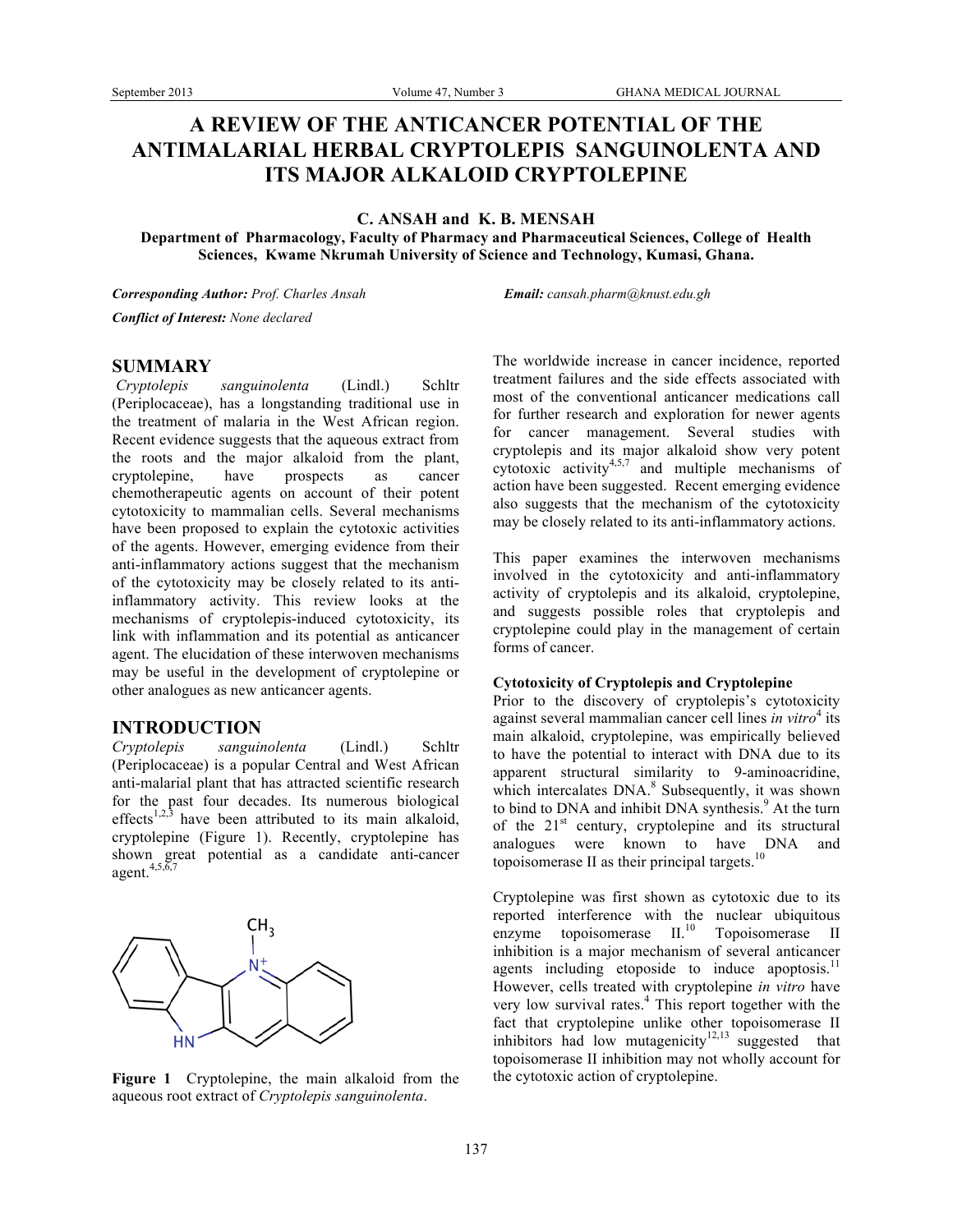Indeed in cell cultures, cryptolepine showed G1 and sub-G1 peaks characteristic of apoptotic cell population. 4,5

It has already been proposed that p53 may be involved in the cellular response to DNA damage, producing arrest in the G1 phase of the cell cycle to allow efficient repair of DNA before entry to S phase, or cell death if the damage is too overwhelming to be repaired.<sup>14,15</sup> The work by Zhu and Gooderham,  $(2006)^5$  in human lung adenocarcinoma A549 cells lines showed that cryptolepine provokes p53 accumulation at all concentrations. At the molecular level, cryptolepine has a unique planar structure allowing it to slide into DNA and intercalating it particularly at CG rich regions and non-alternating CC sites.<sup>9</sup> Furthermore, accumulation of DNA strand breaks is a well-known stimulus for elevating p53 protein levels and for activating p53-mediated signaling pathways.<sup>16,17</sup>

This alteration in DNA structure and function lead to activation of p53 and subsequently its transcriptional targets such as  $p21$ .<sup>18</sup> Cryptolepis treatment inhibits Bcl-2, a protooncogene blocking apoptotic cell death, and causes the release of cytochrome C into the cytosol. 4,5 The overall executioner of apoptosis is caspase<sup>19</sup> and cryptolepine efficiently promotes the activation of caspase-3 but has a modest effect on caspase 8, suggesting a mode of apoptotic cell death executed at least in part through the mitochondrial pathway.<sup>4,5</sup>

## **Pathophysiology of Cancer and the link with Inflammation**

It has been shown that inflammation is closely linked to tumour promotion and nearly all tumors have inflammatory cells present in them irrespective of the underlying cause of the tumor. <sup>20</sup> Inflammation can alter the expression of oncogenes and tumor suppressor genes, induce genomic instability, increase angiogenesis, alter the genomic epigenetic state and increase cell proliferation to promote neoplastic transformation.<sup>21</sup> Carcinogenesis affects the expression of various inflammatory genes and leads to recruitment of inflammatory cells. Evidence from several studies demonstrates that certain anti-inflammatory drugs (NSAIDS) have been associated with reduced risk of several different types of cancer suggesting a link between inflammation and cancer.<sup>22</sup>

### **Molecular mediators common to inflammation and cancer**

Several molecular pathways connect chronic inflammation with oncogenic transformation. Common inflammatory mediators including cytokines,

chemokines, reactive oxygen and nitrogen species, COX-2 and NF-kB can lead to cellular conditions favorable for tumor promotion.

#### **Cyclooxygenase-2 (COX-2)**

Prostaglandins (PGs), the main products of COX 2 activity affect cell proliferation, mitosis, cell adhesion, apoptosis and immune surveillance. Over-expression and up-regulation of COX-2 have been found in cancers of the breast, colon, lung, pancreas, head and neck cancers in humans.<sup>23,24,25</sup> different types of tumours and transformed cells.<sup>26,27,28</sup> COX-2 prolongs the survival of malignant or transformed cells, elevates Bcl-2 protein expression (anti-apoptotic factor) and diminishes levels of transforming growth factor beta-2 (TGF $\beta$ -2) receptor and E-cadherin.<sup>25</sup>

## **Inducible nitric oxide synthase**

Inducible nitric oxide synthase (iNOS) is one enzyme that works synergistically with COX-2. Up-regulation of COX-2 and iNOS has been associated with pathophysiology of certain types of human cancers. iNOS catalyzes the oxidative deamination of Larginine to produce NO, a potent pro-inflammatory mediator. NO has multiple roles in mutagenesis and carcinogenesis.<sup>29,30,31,32,33</sup> This is evident by the observation that inhibition of NO release cause profound suppression of PG production.<sup>34</sup> Overproduction of reactive oxygen and nitrogen species (RONS), aberrant inflammatory cytokine and chemokine expression, increased COX-2 and nuclear factor kappa B (NF-kB) expression are some of the molecular factors that contribute to inflammationinduced carcinogenesis.

### **Nuclear Factor kappa Beta (NF-kB)**

NF-kB is a transcription factor and a key mediator of inflammation-induced carcinogenesis. NF-kB has a variety of pro-tumorigenic activities. Under normal cellular conditions, NF-kB binds to and is negatively regulated by inhibitor of kappa B (ikb) in the cytoplasm. The NF-kB can be detected in its inactive form in the cytoplasm of almost all cell types.<sup>35,36</sup> Following an inflammatory episode, inhibitor of kappa B is phosphorylated and undergoes proteosomal degradation. This allows an activated NF-kB to translocate to the nucleus where it activates the transcription of target genes. NF-kB appears to be the endogenous link that induces expression of COX-2, TNFa and iNOS. 37,38,39,40

Although experimental data clearly suggest that NF-kB is a major regulator of the inflammatory reaction by controlling the expression of pro-inflammatory molecules in response to cytokines, oxidative stress and infectious agents<sup>41,42</sup>, NF-kB also regulates genes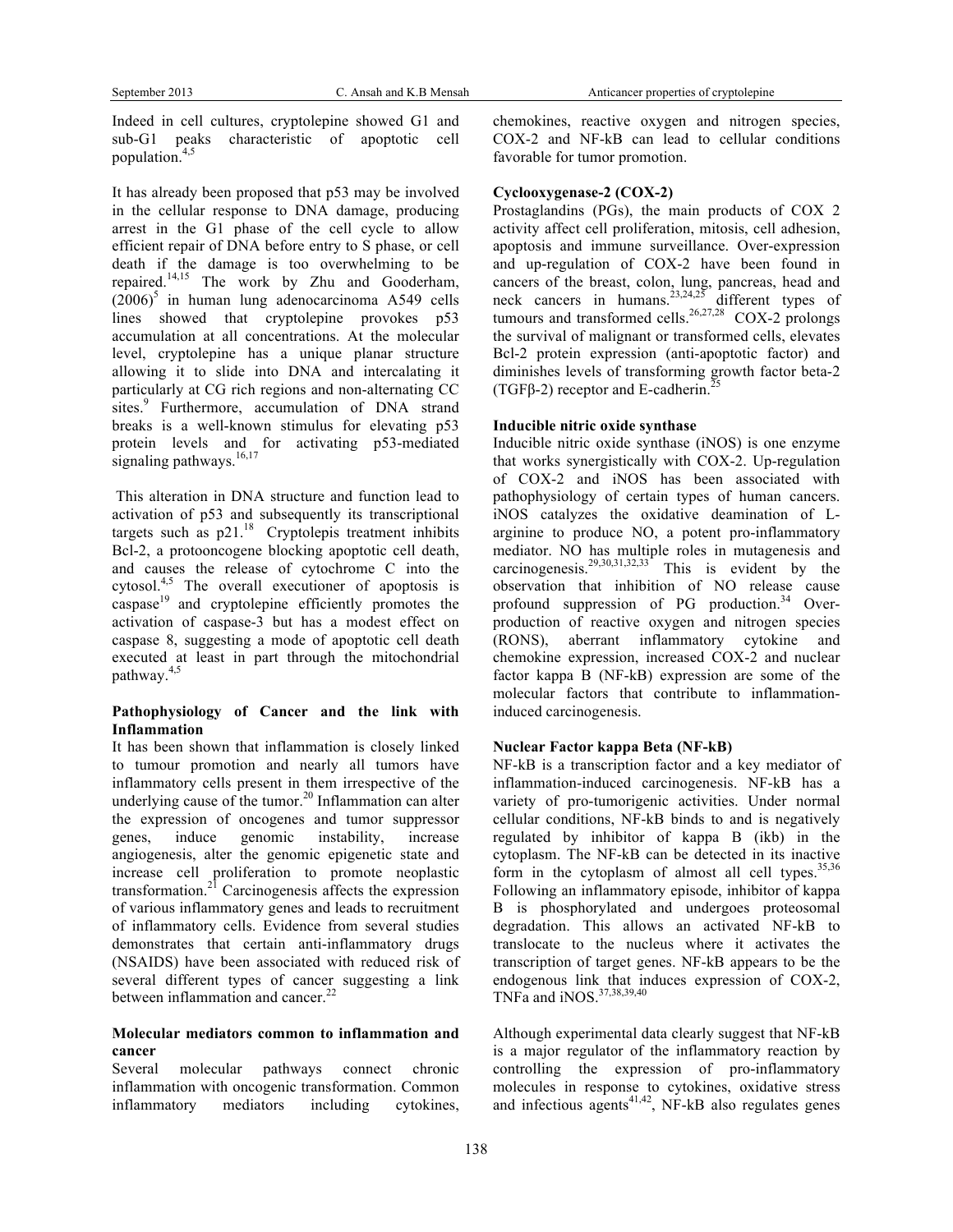including c-Jun-N-terminal kinase, inhibitors of apoptosis proteins 1 and 2, TNF receptor-associated factors 1 and 2, protein 53 (p53), B-cell CLL/ lymphoma 2, chemokine (C-X-C motif) receptor 4, vascular endothelial growth factor and angiopoetin, leading to pro-tumorigenic angiogenesis, metastasis and increased cell resistance to necrosis and apoptosis. 21,43

## **Cryptolepis/Cryptolepine as potent antiinflammatory agents**

Cryptolepis is used traditionally to manage fevers and other febrile conditions. Bamgbose and Noamesi<sup>44</sup> reported the potent anti-inflammatory activity of cryptolepine, the major alkaloid of cryptolepis. The study reported on the ability of cryptolepine to directly antagonize the actions  $PGE<sub>2</sub>$  without affecting prostaglandin synthesis in the perfused lung of the rainbow lizard. At the time of the study, very little was known about the isoenzymes of COX but the study well established that the mechanism of the antiinflammatory activity of cryptolepine may be slightly different from that of conventional NSAIDS.

Subsequently, Olajide *et al.,* had argued that the antiinflammatory activity of cryptolepis and cryptolepine was due to inhibition of COX-2 and hence its apparent low ulcerogenic activity in rats.<sup>45,46,47,48</sup> Together, the above findings are in agreement that cryptolepis/cryptolepine inhibits prostaglandin E2 activity. In addition, other key promoters of inflammation such iNOS and NF-kB were all affected by cryptolepine.

## **Is the cytotoxic action of cryptolepis/cryptolepine linked with its anti-inflammatory activity?**

Substances with potent anti-inflammatory activity inhibit carcinogenesis and mutagenesis. 49,50 This has been shown for several anti-inflammatory agents. Inhibition of COX-2 activity is thought to be one of the mechanisms by which NSAIDs exert their antineoplastic effects.<sup>51,52</sup> More than 85% of human cancers have increased levels of COX-2 when compared with adjacent normal tissue.<sup>53,54</sup> Cryptolepine exhibits potent cytotoxicity and potent anti-inflammatory activity.<sup>45,46,47,48</sup> Protein 53 (p53) and NF-kB are key mediators of both processes.

Protein 53 is the cellular gate keeper of cytotoxicity. The p53 protein is up-regulated in response to a diverse array of cellular stresses, including DNA damage, hypoxia, oxidative stress, ribonucleotide depletion, and oncogene activation. 55,56 This tumour suppressor protein inhibits cell growth through activation of cellcycle arrest and apoptosis and more than half of all human tumours have either mutation within the p53 gene or defects in the ability to induce p53.

NF-kB is a major regulator of the inflammatory reaction by controlling the expression of proinflammatory molecules in response to cytokines, oxidatives stress and infectious agents.<sup>41,57</sup> Proinflammatory mediators promote tumourigenesis and carcinogenesis. NF-kB acts as anti-apoptotic by inducing the expression of the inhibitors of apoptosis ${}^{58,59,60}$  and some members of the anti-apoptotic Bcl-2 family $^{61,62}$  which also antagonize the function of the pro-apoptotic members including A1/BFL1 and Bcl-XL of the family, and subsequently suppress apoptosis induced by both extrinsic and intrinsic pathways through direct inhibition of effector caspases (caspases-3, -6, -7, and 9).

In transformed cells, molecular alterations result in impaired regulation of NF-κB activation leading to loss of its inducibility and activation constitutively. This leads to deregulated expression of genes under NF-κB control. Among them are genes involved in regulation of apoptosis, cell cycle control, adhesion or migration. Since alterations in all these processes participate in development and progression of cancer, there is a clear link between NF-κB and carcinogenesis.

NF-kB has pro-apoptotic activity as well. Other reports indicate that induction of NF-kB is also associated with growth arrest and cellular differentiation. 63,64,65 In particular, NF-kB stimulates the tumor suppressor gene  $p53<sup>63</sup>$ , which is key to apoptotic cell death. The dual role of NF-kB in cell survival and cell death may be due to several reasons and mechanisms as well as the structure and function of NF-kB. The mammalian NFkB transcription factor family is not a single gene but a family of closely related genes producing five proteins of two subfamilies: Rel subfamily, (Rel B, p65 (Rel A), and  $c$ -Rel)<sup>42,66</sup> which contain C-terminal transactivation and p50 and p52 proteins, which lack transactivating C-terminal region domains. 42,66 The different NF-kB family members can form hetero- or homodimers to produce 15 possible NF-kB transcription factor complexes Hetero- or homo-dimers containing Rel proteins are activators of transcription whilst homodimers of p50 or p52 act as repressors of gene transcription.<sup>42,66</sup> This explains why NF-kB acts as activator or repressor of transcription in normal cells.

#### **Inhibition of NF-kB activity and up-regulation of p53 is responsible for anti-inflammatory and cytotoxicity of cryptolepis/cryptolepine**

Current trends suggest that the interplay between NFkB and p53 determine cell survival and cell death.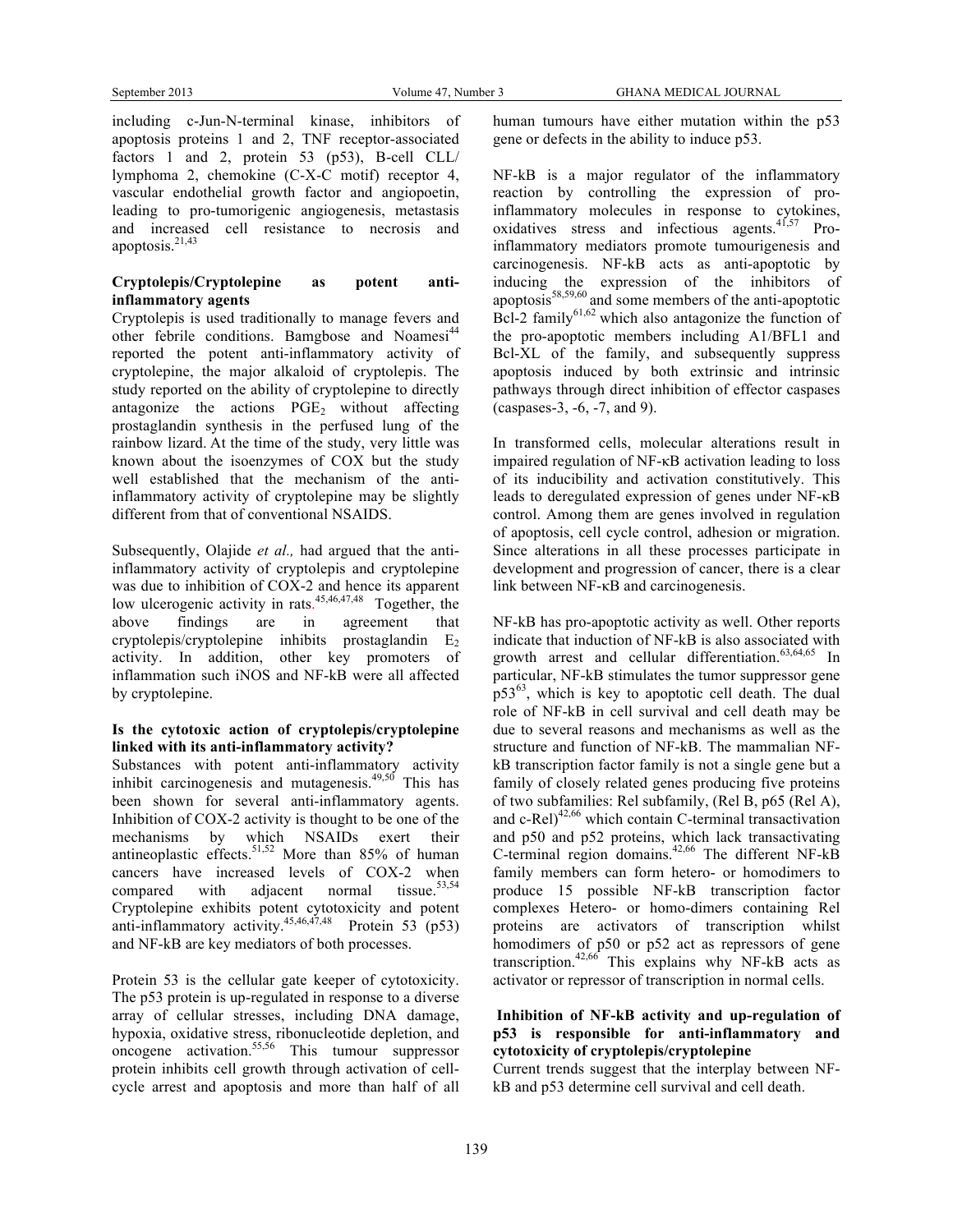Under normal conditions in cells, Hdm2 inhibits p53 induced apoptosis. The Hdm2 promoter contains an NF-kB binding site. This process prevents p53 from triggering apoptosis. Aberrant expression and activation of NF-kB suppress the activation of p53 thereby inhibiting the induction of p53 target genes and DNA damage-induced apoptosis leading to increase cell survival and resistance to apoptosis. $67$  Once the activity of NF-kB has been reduced, Hdm2 inhibition of p53 is attenuated and the cell proceeds through a p53-mediated apoptotic pathway. This leads to the inhibition of the expression of inflammatory genes and consequent reduction in tumor incidence.

#### *Cryptolepine as inhibitor of NF-kB activity and an inducer of p53*

Cryptolepine inhibits the activity of NF-kB.<sup>46</sup> The interaction of cryptolepine with NF-kB may be different from other conventional anti-inflammatory agents, which act by inhibiting IKK. Cryptolepine acts downstream by interfering with the DNA binding capacity of NF-kB and inhibiting NF-kB-mediated gene expression. <sup>45</sup> This impairs the initiation of transcription of not only pro-inflammatory proteins, but also regulators of the NF-kB pathway such as IkB. Cryptolepine does not interfere with phosphorylation and degradation of IkB or the nuclear entry of NF-kB. Evidence supporting this pathway is that, substances with thiol groups such as DTT are able to reduce the effects of cryptolepine on NF-kB as they compete with cryptolepine for CC sites of DNA reducing intercalation. 46

The cytotoxicity of cryptolepine is likely to be mediated by activation of p53 as genes that activate cryptolepine induced-cell death are regulated by expression of  $p53.45$ . The key to effective cancer therapy is activation or re-introduction of p53 induced apoptosis in tumour cells.

## *Cryptolepis/cryptolepine as candidate anticancer agents*

The potential of cryptolepine as an anticancer agent has never been disputed. Cryptolepine also posseses several advantages over mainstream anticancer agents. Preclinical studies with cryptolepine, the main alkaloid of cryptolepis, show that it has activity against several solid human tumours with breast tumours being the most sensitive. <sup>7</sup> Cryptolepine, however showed differences in activity in patient tumour samples in both solid tumours and haematological malignancies.<sup>7</sup> Interestingly, cisplatin a standard cytotoxic drug is known to exhibit that property. Perhaps the reason why cryptolepine shows prominent activity in breast tumours may be related to its ability to affect cyclins D1, D2, D3 and cyclin E, which control cell cycle progression, as NF-kB-induced cyclin D1 expression appears to be a key element in mammary gland development and breast carcinogenesis.<sup>68</sup>

#### *Cryptolepis/cryptolepine and prostatic disorders*

We recently observed in our laboratory that cryptolepis is potently antiandrogenic in rodents and aves. Its potency by our estimation is thirty times less than cyproterone acetate.<sup>69</sup>Androgens are required for the normal growth and development of the prostate and have been implicated in the pathogenesis of Benign Prostatic Hyperplasia  $(BPH).$ <sup>70</sup> With its potent cytotoxicity, anti-inflammatory, anti-androgenic activity and its ability to antagonize NF-kB, we reasoned that cryptolepis/cryptolepine may be more effective in the management of androgen sensitive prostate cancers in men either as monotherapy or in combination with other anticancer agents.

Cryptolepis and cryptolepine may also be beneficial in other forms of prostate disorders particularly those that are non-androgen dependent. There is considerable experimental and epidemiological data suggesting the involvement of obesity, insulin resistance, hyperinsulinaemia, hyperlipidemia in the pathogenesis of Benign Prostatic Hyperplasia (BPH).<sup>71-74</sup> Many risk factors for BPH such as insulin, insulin like growth factors (IGFs), and dyslipidaemia might act through androgen-independent mechanisms.75-78

Insulin-resistance generally precedes Type 2 diabetes by 10 to 20 years<sup> $\bar{79}$ </sup> and is associated with a group of disorders such as obesity, dyslipidemia, hyperglycaemia, hyperinsulinemia and hypertension. Recently it has been reported that the higher serum LDL is associated with greater risk of BPH  $^{73}$  and might be one of the important risk factors in the pathogenesis of BPH.<sup>80</sup> Report by Luo et al., 1998<sup>81</sup> showed that cryptolepis/cryptolepine caused significant decrease in plasma glucose when given orally to a mouse model of diabetes. Traditionally, cryptolepis is used for such purposes. This reduction in glucose consequently leads to significant decline in plasma insulin concentration in hyperinsulinaemia.

Cryptolepis/cryptolepine can interact with insulin and COX-2 in managing BPH. IGFs, especially IGF-II, are directly involved in tumorigenesis.<sup>82</sup> IGF-II exerts its mitogenic activity through the insulin-like growth factor Type 1 IGF receptor (IGF-IR)<sup>83</sup> and activation of IGF-IR up-regulates phosphatidylinositol 3 kinase/AKT-kinase (PI3k/AKT) signaling and increases proliferation and survival. Among mechanisms regulating IGF-IR expression, the PI3k/Akt pathway plays a crucial role in its expression.<sup>84</sup>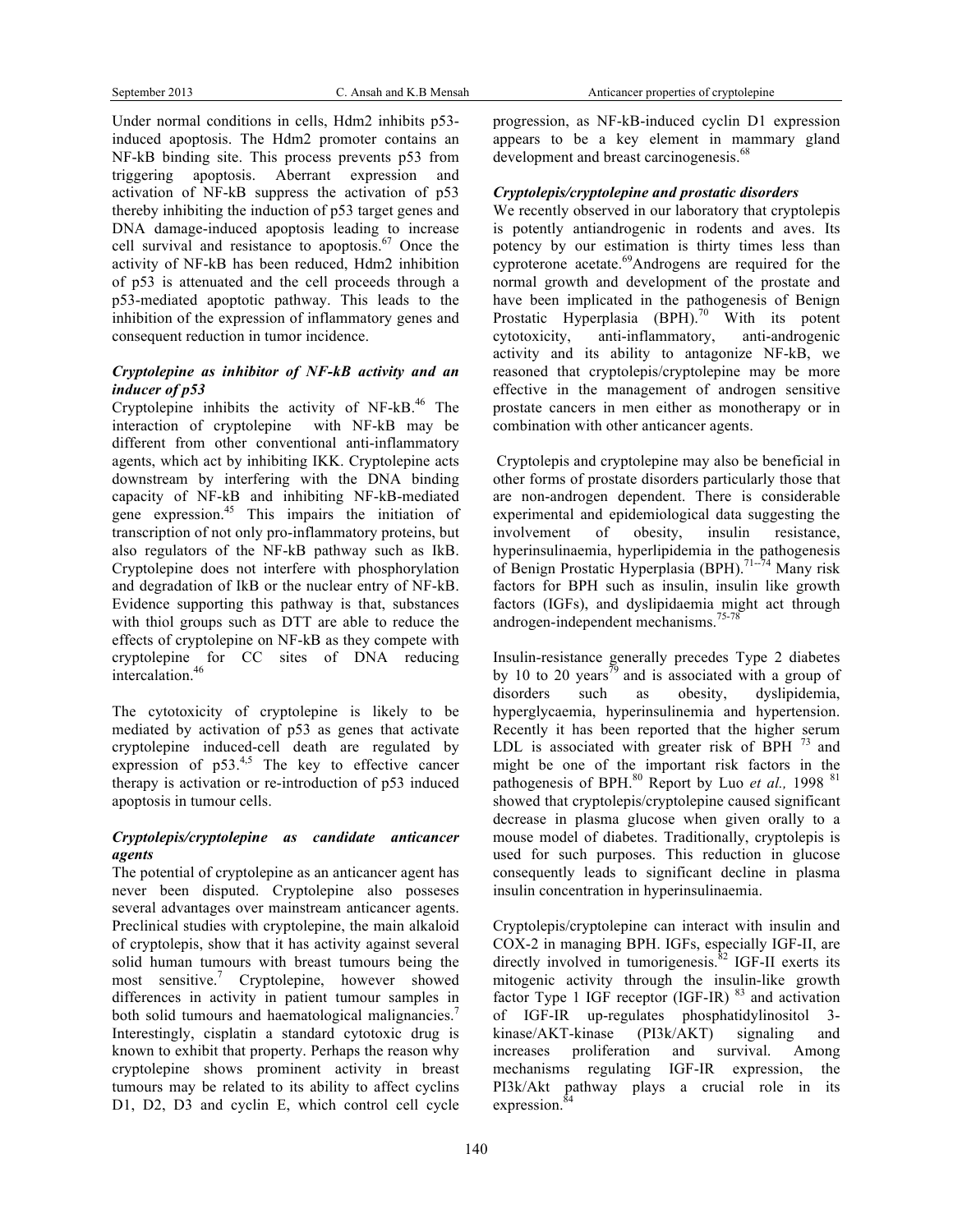COX-2 activates the Akt pathway through  $PGE<sub>2</sub>$  in colon cancer cells  $^{53}$ , indicating that COX-2/PGE<sub>2</sub> is involved in IGF-IR expression and subsequent inhibition leads to decrease in tumorigenesis.

#### *Cryptolepis and resistance to chemotherapy.*

Resistance during chemotherapy is one of the main problems encountered in cancer treatment. This has led to the use of more than one anticancer agent for cancer management. This practice increases the side effects as well as the cost of chemotherapy. Laryea *et al.*,  $(2009)^7$ reported that cryptolepine was largely insensitive to established anti-cancer drug resistance mechanisms in preclinical studies. It has been hypothesized that tumors with constitutive NF-kB activation usually show increased resistance to chemotherapy and NF-kB may be responsible for blocking the efficacy of chemotherapy and radiation in some types of tumor cells. 85

One of these target proteins is the FLICE-like inhibitory protein (FLIP) which shares a high degree of homology with caspase- 8 but lacks protease activity. FLIP competes with caspase-8 for the binding to the Death-Inducing Signaling Complex and FLIP expression may explain the resistance to death receptor apoptosis in some types of tumors. 86-88 It has been demonstrated that inhibition of NF-kB improves the apoptotic response to radiation therapy and chemotherapy. <sup>89</sup> It has been suggested that NF-kB may induce the expression of the multidrug resistance P-glycoprotein. It is probable that the insensitivity of cryptolepine to established anti-cancer, antiplasmodial and antimicrobial mechanisms and its activity against chloroquin resistant falciparium<sup>7,90,91</sup> is due to its effects on NF-kB and its interaction with multidrug resistance P-glycoprotein. This raises the possibility that cryptolepine may enhance sensitivity of cancer cells to chemotherapy and radiotherapy.

## *Low mutagenicity of cryptolepis/cryptolepine.*

Contrary to the mutagenic and genotoxic effects associated with many anticancer agents and cytotoxics, chronic cryptolepis usage may offer chemoprotection against the development of some cancers such as breast, prostate and colorectal cancers. In *in vivo* and *in vitro* models, cryptolepis/cryptolepine exhibits low mutagenic potential.<sup>12,13</sup> This appears to be closely linked to chemoprotective effects on carcinogenesis and mutagenesis exhibited by anti-inflammatory agents.<sup>49,50</sup> Several mechanisms employed by mutagens are also targets for cryptolepis.

It appears that the genesis of mutagenesis is alterations in essential DNA processes, which do not overwhelm the cell to cause death, but rather stimulate the initiation of repair of DNA aberrations in surviving populations  $92-96$ . NF-kB upregulates genes such as  $COX-2$ , iNOS  $97-101$  and other non NF-kB targets such as topoisomerase II and the multiple pathways either singly or synergistically promote mutagenesis. Interestingly, cryptolepis/cryptolepine inhibits most of the pathways needed for neoplastic and metastatic transformation.

## *Potential limitations of cryptolepis/cryptolepine as novel anticancer agents*

Despite its promising activity in preclinical and *in vitro* studies, cryptolepine has not left the confinement of the laboratory and has never entered any clinical study for assessment of its potential in cancer treatment. This may be related to the notion that anticancer agents that target DNA are relatively non-selective as both normal and tumour cells could be affected. There have been many structural modifications on the parent molecule in many laboratories to reduce its DNA intercalation and potential toxicity. It is thought that in some forms of cancers, local application and tumour targeted delivery of cryptolepine may be beneficial and may minimize systemic toxicity.

In recent times, there has been considerable interest in the use of cryptolepis rather than cryptolepine. In our laboratory, a thin layer chromatogram of cryptolepis shows only cryptolepine as the major constituent suggesting that other components may be minor in relation to cryptolepine.<sup>69</sup> Cryptolepis is used traditionally for the management of several diseases and has recently undergone a clinical study in Ghana as an antimalarial.<sup>102</sup> It is relatively safe with its  $LD_{50}$ estimated to be above 5000 mg/kg in rats.<sup>103</sup> It is possible that other minor components may modulate the effects of cryptolepine in the aqueous extract and that property may be lost when cryptolepine is used as a pure compound.

## *Potential effect of cryptolepis/cryptolepine on the renal system*

Cryptolepis/cryptolepine is anti-inflammatory and cytotoxic with the inhibition of COX-2 and NF-kB as principal mechanisms. We hypothesized that the kidneys could be a principal target for cryptolepine cytotoxicity as renal failure is a common complication of NSAIDs abuse<sup> $104, 105$ </sup> and cancer chemotherapy.

In our laboratory, we noticed that cryptolepis at a dose beyond 100 mg/kg; *p.o* progressively induced an apoptotic-like cell death in the kidneys of mice. <sup>69</sup> The process begins with condensation of groups of cells to form a multinucleated cell in tissues of the renal cortex and parts of the medullary regions. These cells pick up stain and appear dark, an indication of a condensation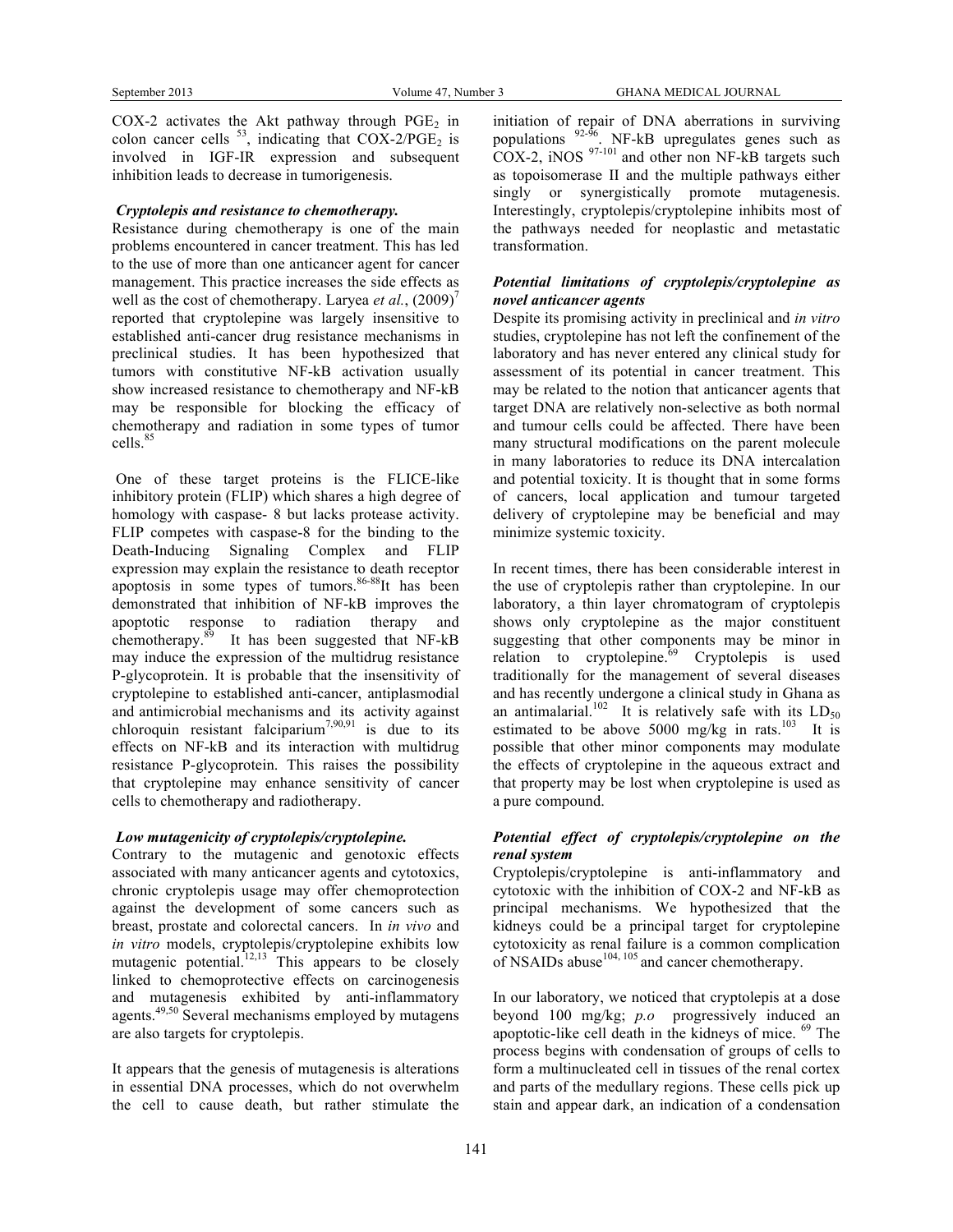of their nuclear material. Many groups of cells undergo this process in the renal cortex but the surrounding tissues remain undisturbed. The bulk of the damage occurred in the renal cortex but major necrotic lesions were observed in the medulla.

To the best of our knowledge, this is the first demonstration of apoptosis induced by aqueous *Cryptolepis sanguinolenta in vivo*.



**Figure 2** Induction of apoptotic-like cells in the renal cortex of mice treated with cryptolepis. (A) represents photomicrograph of the renal cortex of untreated mouse. (B) represents the renal cortex of mice after 14 days treatment with cryptolepis (100 mg/kg; *p. o*). Arrows show systematic renal damage by cryptolepis: condensation of groups of cells and renal lesions. (C) is a renal interstitium of mice showing a multinucleated cell after 14-day treatment with cryptolepis (100 mg/kg *p.o)*

The reason for the present observation is that prostaglandins are essential for renal function. The kidney synthesizes prostaglandins from different locations, including afferent and efferent arteriole, glomeruli, and tubular system. It is highly possible that this effect of cryptolepis may be related to its inhibition of the activity of prostaglandins. COX-2 null mice develop severe nephropathy.<sup>59,106</sup> In humans, selective COX-2 inhibition causes sodium and water retention and transient decrease in glomerular filtration rate. 104,107

# **CONCLUSION**

Overall, this review has shown that the cytotoxicity and anti-inflammatory activity of cryptolepis/cryptolepine are closely linked and are likely to be mediated by interference with NF-kB activity leading to down-regulation of inflammatory and anti-apoptotic genes such COX-2, iNOS, TNFa, Bcl-2 and up-regulation of proapoptotic genes such p53, p21, Bax, caspase and cytochrome C. Interference of NF-kB activity downstream by cryptolepis/cryptolepine may be exploited in cancer treatment or to enhance sensitivity of cancer cells to chemotherapy and radiotherapy. The properties of the agents clearly suggest that they have prospects as anticancer agents particularly in breast and prostate cancers.

#### **REFERENCES**

1. Boye, G.L., and Ampofo,O. Clinical uses of Cryptolepis sanguinolenta (Asclepiadaceae). In, Boakye Yiadom, K., & Bamgbose S. O. A. (ed*). Proceedings of the first International* 

*symposium on cryptolepine*, 1983; Abstr 4. University of Science and Technology Kumasi Ghana.

- 2. Bamgbose, S.O., and Noamesi, B.K.Preliminary report of some pharmacological actions of cryptolepine, *7th International Congress Pharmacology (Tokyo, Japan)*. 1978 Abstr 1289.
- 3. Boakye –Yiadom, K.Antimicrobial properties of some west African medicinal plants II. Antimicrobial activity of aqueous extracts of Cryptolepis Sanguinolenta (Lindl.) Schlechter. QuartJ *Crude Drug Res* 1979;17: 78-80
- 4. Ansah, C., and Gooderham, N.J. The Popular herbal, antimalarial, Extract of Cryptolepis is potentially cytotoxic. *Toxicol Sci*.2002;70:245-251.
- 5. Zhu, H., and Gooderham, N.J. Mechanisms of Induction of Cell Cycle Arrest and Cell Death by Cryptolepine in Human Lung Adenocarcinoma A549 Cells. *Toxicol Sci*. 2006;91: 132-139.
- 6. Ansah, C., and Gooderham, N.J.Cryptolepine provokes changes in the expression of cell cycle proteins in growing cells. *Am J Pharmacol Toxicol*. 2009; 4: 177-185.
- 7. Laryea, D., Isaksson, A., Wright, C.W., Larsson, R., and Nygren, P. Characterization of the cytotoxic activity of the indoloquinoline alkaloid cryptolepine in human tumour cell lines and primary cultures of tumour cells from patients. *Invest New Drugs* 2009;27: 402–411.
- 8. Wright, C.W., Phillipson, J.D., Awe, S.O., Kirby, G.C., Warhurst, D.C., Quertin-Leclerq,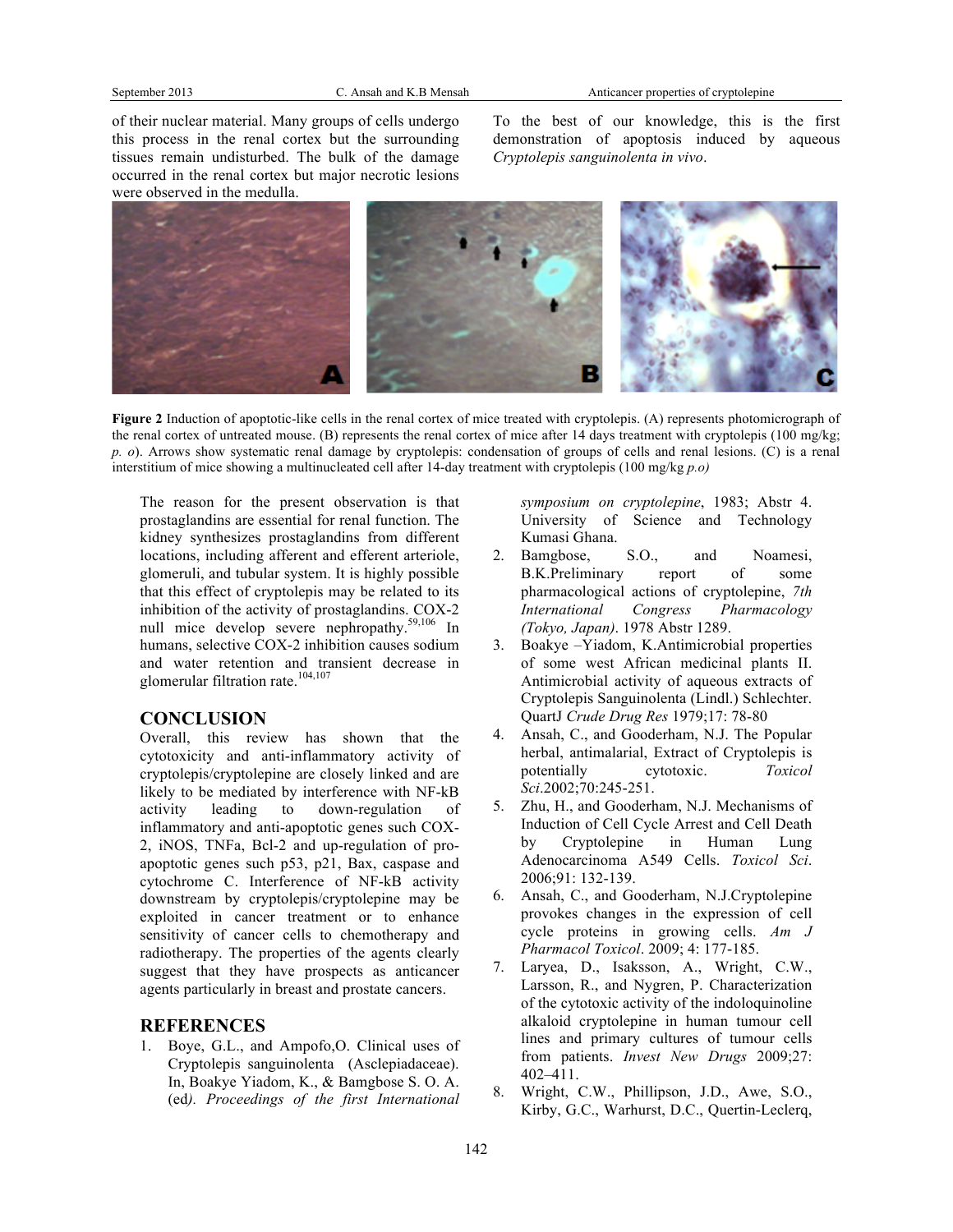J., Angenot, L. Antimalarial activity of cryptolepine and some other anhydronium bases. *Phytother Res* 1996;10:361-363

- 9. Lisgarten, J.N., Coll, M., Portugal, J., Wright, C.W., and Aymani, J. The anti-malarial and cytotoxic drug Cryptolepine intercalates into DNA at cytosine-cytosine sites. *Nat Struct Biol* 2001;9:57-60.
- 10. Bonjean, K., De Pauw-Gillet, M.C., Defresne, M.C., Colson, P., Houssier, C., Dassonneville, L., Baily, C., Greimers, R., Wright, C., Quetin-Leclercq, J., et al. The DNA intercalating alkaloid cryptolepine interferes with topoisomerase II and inhibits primarily DNA synthesis in B16 melanoma cells. *Biochemistry* 1998; 37:5136-5146.
- 11. Kluza, J., Lansiaux, A., Wattez, N., Mahieu, C., Osheroff, N., Bailly, C. Apoptotic Response of HL-60 Human Leukemia Cells to the Antitumor Drug TAS-103. *Cancer Res.*2000; 6: 4077
- 12. Ansah, C., Khan, A., and Gooderham, N.J. *In vitro* genotoxicity of the West African antimalarial herbal Cryptolepis sanguinolenta and its major alkaloid cryptolepine. *Toxicology*; 2005*:*208,141-147.
- 13. Ansah, C., Mensah, K. B. Woode, E. and Duweijua M. Reproductive and developmental toxicity of Cryptolepis sanguinolenta in mice. *Res J Pharmacol* 2010;4(1):9-14.
- 14. Li H.L., Zhang, H.W.,and Ren, X.D. Synergism between heparin and adriamycin on cell proliferation and apoptosis in human nasopharyngeal carcinoma CNE2 cells. *Acta Pharmacol Sin* 2002;23:167-172
- 15. Li H.L., Ye, K.H.,and Ren, X.D. Heparin induced apoptosis in human nasopharyngeal carcinoma CNE2 cells. *Cell Res* 2002;11:311- 315
- 16. Jayaraman, J. and Prives, C. Activation of p53 sequence specific DNA binding by short single strands of DNA requires the p53 Cterminus. *Cell*. 1995;81:1021–1029
- 17. Huang, L.C., Clarkin, K..C., and Wahl, G.M. Sensitivity and selectivity of the DNA damage sensor responsible for activating p53 dependent G1 arrest. *Proc. Natl. Acad. Sci. U.S.A.* 1996;93:4827–4832.
- 18. Cox, S.L. Multiple pathways control cell growth and transformation: overlapping and independent activities of p53 and p21Cip1/WAF1/Sdi1*. J Pathol* 1997;183:134–140
- 19. Cohen, G.M. Caspases: the executioners of apoptosis. *Biochem J* 1997;326: 1-6
- 20. Medzhitov, R.Origin and physiological roles of inflammation. *Nature.*2008;454:428–435.
- 21. Schetter, A.J., Heegaard, H.H.N., and Harris C.C. Inflammation and cancer: interweaving microRNA, free radical, cytokine and p53 pathways. *Carcinogenesis* 2010;31:37–49
- 22. Cuzick, J., Otto, F., Baron J.A., Brown, P.H., Burn, J., Greenwald, P.,Jankowski, J., La Vecchia, C. Meyskens, F., Jörg Senn, H. Aspirin and non-steroidal anti-inflammatory drugs for cancer prevention: an international consensus statement. *Lancet Oncol*. 2009;10:501–507.
- 23. Goodwin, J.S., and Ceuppens, J. Regulation of immune response by prostaglandins. J *Clin Immunol* 1983;3:295–314.
- 24. Qiao, L., Kozoni, V., Tsioulias, G.J., Koutsos, M.I., Hanif, R., Shiff, S.J., and Rigas, B. Selected eicosanoids increase the proliferation rate of human colon carcinoma cell lines and mouse colonocytes in vivo. *Biochim Biophys Acta* 1995;1258: 215–223.
- 25. Tsujii, M., and DuBois, R.N. Alterations in cellular adhesion and apoptosis in epithelial cells overexpressing prostaglandin endoperoxide synthase 2*. Cell* 1995;83: 493– 501.
- 26. Xie, W. and Herschman, H.R. v-src induces prostaglandin synthase-2 gene expression by activation of the c-Jun N-terminal kinase and c-Jun transcription factor*. J Biol Chem* 1995; 270:27622–27628.
- 27. DuBois, R.N., Radhika, A., Reddy, B.S., and Entingh, A.J. Increased cyclooxygenase-2 levels in carcinogen-induced rat colonic tumors. *Gastroenterology* 1996;110:1259– 1262.
- 28. Muller-Decker, K., Kopp-Schneider, A., Marks, F., Seibert, K., and Furstenberger, G. Localization of prostaglandin H synthase isozymes in murine epidermal tumors: suppression of skin tumor promotion by inhibition of prostaglandin H synthase-2. *Mol Carcinogen* 1998;23: 36–44.
- 29. Nguyen, T., Brunson, D., Crespi, C.L., Penman, B.W., Wishnok, J.S., and Tannenbaum, S.R. DNA damage and mutation in human cells exposed to nitric oxide in vitro. *Proc Natl Acad Sci USA* 1992;89:3030–3034.
- 30. Ohshima, H., and Bartsch, H.Chronic infections and inflammatory processes as cancer risk factors: possible role of nitric oxide in carcinogenesis. *Mutat Res*.1994;305, 253–264.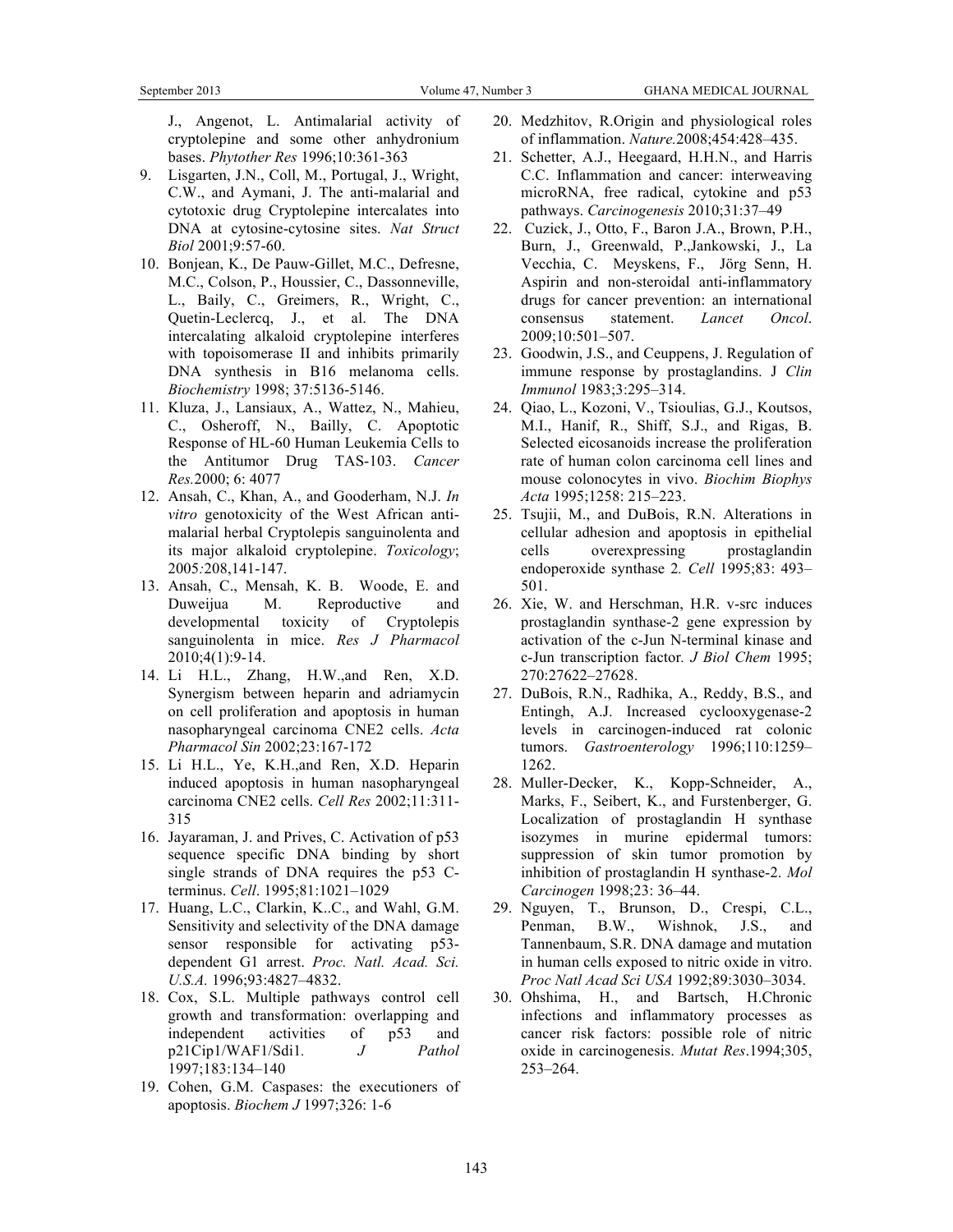- 31. Maeda, H., and Akaike, T. Nitric oxide and oxygen radicals in infection, inflammation, and cancer. *Biochemistry* 1998;63:854–865.
- 32. Wink, D., Vodovotz, Y., Laval, J., Laval, F., Dewhirst, M.W., and Mitchell, J.B. The multifaceted roles of nitric oxide in cancer. *Carcinogenesis* 1998;19:711–721.
- 33. Zhuang, J.C., Lin, C., and Wogan, G.N. Mutagenesis associated with nitric oxide production in macrophages. *Proc Natl Acad Sci USA* 1998;95: 8286–8291
- 34. Salvemini, D., Seibert, K., and Marino, M.H. New concepts in inflammation and therapy. *Drug News Perspect* 1996;9: 204–219.
- 35. Barnes, P.J.,and Karin, M. Nuclear factor-kB, a pivotal transcription factor in chronic inflammatory disease. *New Eng J Med* 1997;336: 1066-1071.
- 36. Huang, S., Li, J.Y., Wu, J., Meng, L., Shou, C.C. Mycoplasma infections and different human carcinomas. *World J Gastroenterol* 2001;7:266-269
- 37. Posadas, I., Terencio, M.C., Guillen, I., Ferrandiz, M.L., Coloma, J., Paya, M., and Alcaraz, M.J. Co-regulation between cyclooxygenase-2 and inducible nitric oxide synthase expression in the time-course of murine inflammation. Naunyn-Schmiedeberg's *Arch Pharmacol* 2000;361: 98–106.
- 38. Salvemini, D., Manning, P.T., Zeifel, B.S., Seibert, K., Curie, M.G., Needleman, P., and Masferrer, J.L. Dual inhibition of nitric oxide and prostaglandin production contributes to the anti-inflammatory properties of nitric oxide synthase inhibitors. *J Clin Invest.1995*;96: 301–308.
- 39. Tetsuka, T., Baier, L.D., and Morrison, A.R. Antioxidants inhibit interleukin-1-induced cyclooxygenase and nitric oxide synthase expression in rat mesangial cells. *J Biol Chem* 1996;271: 11689 – 11693.
- 40. Takahashi, M., Mutoh, M., Kawamori, T., Sugimura, T., and Wakabayashi, K. Altered expression of catenin, inducible nitric oxide synthase and cyclooxygenase-2 in azoxymethane-induced rat colon carcinogenesis. *Carcinogenesis* 2000 ;21: 1319–1327.
- 41. Kipp, E. and Ghosh, S. Inhibition of NF-kB by sodium salicylate and aspirin. *Science* 1994; 265: 956-959
- 42. Ghosh, S,and Karin, M. Missing pieces in the NF-kappaB puzzle. *Cell*.2002;109:S81-S96.
- 43. Helbig, G., Christopherson, K.W., Bhat-Nakshatri, P., Kumar, S., Kishimoto, H.,

Miller, K.D. Broxmeyer, H. E., and Nakshatri, H. NF-kappaB promotes breast cancer cell migration and metastasis by inducing the expression of the chemokine receptor CXCR4. *J. Biol. Chem* 2003;278:21631–21638.

- 44. Bamgbose, S.O., and Noamesi, B.K.Studies On Cryptolepine II: Inhibition of Carrageenan-Induced Oedema by Cryptolepine. *Planta Med* 1981;41:392–396.
- 45. Olajide, O.A., Pinheiro de Oliveira, A., Unekwe, J., Wright, C., and Fiebich, B. Cryptolepis sanguinolenta (Lindl.) Schltr. root extract inhibits prostaglandin production in IL-1b stimulated SK-N-SH neuronal cells. *Planta Med* 2010;76:601.
- 46. Olajide, O.A., Ajayi, A.M., and Wright, C.W. Anti-inflammatory Properties of Cryptolepine. *Phytother Res*.2009; 23:1421-1425.
- 47. Olajide, O.A., Heiss, E.H., Schachner, D., Wright, C.W., Vollmar, A.M., and Dirsch, V.M. Synthetic cryptolepine inhibits DNA binding of NF-kappaB. *Bioorg Med Chem* 2007; 15:43-49.
- 48. Olajide, O.A., Wright, C.W., and Fiebich, B.L. Effects of Cryptolepis sanguinoleta root extract in lipopolysaccharide – stimulated human primary monocytes. *Planta Med* 2007a; 73: 077.
- 49. Thun, M.J., Namboodiri, M.M., and Heath, C.W. Aspirin use and reduced risk of fatal colon cancer. *N Engl J Med*.1991; 325:1593– 1596.
- 50. Kawamori, T., Rao, C.V., Seibert, K., and Reddy, B.S. Chemopreventive activity of celecoxib, a specific cyclooxygenase-2 inhibitor, against colon carcinogenesis. *Cancer Res*.1998; 58:409 – 412.
- 51. Eberhart, C.E., Coffey, R.J., Radhika, A., Giardiello, F.M., Ferrenbach, S., and Dubois, R.N. Up-regulation of cyclooxygenase 2 gene expression in human colorectal adenomas and adenocarcinomas. *Gastroenterology* 1994;107: 1183–1188
- 52. Kargman, S. L., O'Neill, G.P., Vickers, P.J., Evans, J.F., Mancini, J.A., and Jothy, S. A. Expression of prostaglandin G/H synthase-1 and -2 protein. *Cancer Res*.1995;55: 2556– 2559.
- 53. Sheng, H., Shao, J., Washington, M.K., and Dubois, R.N.Prostaglandin E2 increases growth and motility of colorectal carcinoma cells. *J. Biol. Chem*.2001;276: 18075–18081,
- 54. Williams, C.S., Mann, M., and DuBois, R.N. The role of cyclooxygenases in inflammation,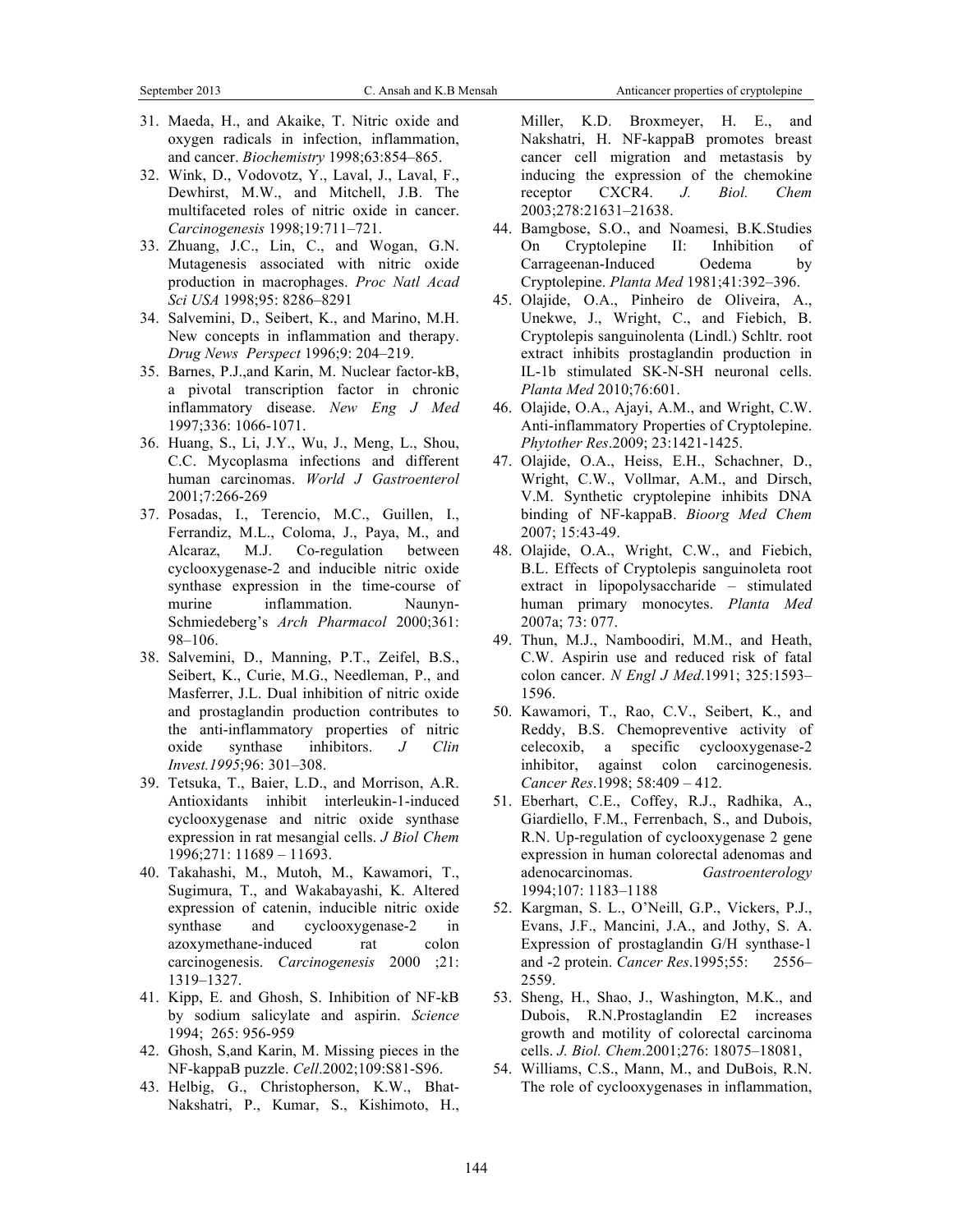cancer, and development. *Oncogene*.1999;18: 7908–7916.

- 55. Ko, L.J., and Prives, C. p53: Puzzle and paradigm. *Genes Dev*.1996;10:1054–1072.
- 56. Giaccia, A.J. and Kastan, M.B. The complexity of p53 modulation: Emerging patterns from divergent signals. *Genes Dev*.1998;12:2973–2983.
- 57. Giardina, C., Boulares, H., Inan, M.S. NSAIDs and butyrate sensitize a human colorectal cancer cell line to TNF and Fas ligation: the role of reactive oxygen species. *Biochim Biophys Acta* 1999;1448: 425-438
- 58. Deveraux,Q.L., Roy, N., Stennicke, H.R., Van Arsdale, T., Zhou, Q., Srinivasula, S.M., Alnemri, E.S., Salvesen, G.S., Reed, J.C. IAPs block apoptotic events induced by caspase-8 and cytochrome c by direct inhibition of distinct caspases. *EMBO J* 1998;17: 2215– 2223
- 59. Wang, C.Y., Mayo, M.W., Korneluk, R.G., Goeddel, D.V., Baldwin, A.S. Jr. NF-kappaB antiapoptosis: induction of TRAF1 and TRAF2 and c-IAP1 and c-IAP2 to suppress caspase-8 activation. *Science* 1998;281:1680– 1683
- 60. Takahashi, R., Deveraux, Q., Tamm, I., Welsh, K., Assa-Munt, N., Salvesen, G.S., Reed, J.C. A single BIR domain of XIAP sufficient for inhibiting caspases. *J Biol Chem* 1998;273:7787–7790
- 61. Lee, J.U., Hosotani, R., Wada, M., Doi, R., Kosiba, T., Fujimoto, K., Miyamoto, Y., Tsuji, S., Nakajima, S., Nishimura, Y., Imamura, M. Role of Bcl-2 family proteins (Bax, Bcl-2 and Bcl-X) on cellular susceptibility to radiation in pancreatic cancer cells. *Eur J Cancer* 1999; 35:1374–1380
- 62. Chen, Q.M., and Tu, V.C. Apoptosis and heart failure: mechanisms and therapeutic implications. *Am J Cardiovasc Drugs* 2002;2:43–57
- 63. Wu,Y.L., Sun, B., Zhang, X.J., Wang, S.N., He, H.Y., Qiao, M.M., Zhong, J.,Xu, J.Y. Growth inhibition and apoptosis induction of Sulindac on human gastric cancer cells. *World J Gastroenterol*.2001;7:796-800
- 64. Bash, J., Zong, W.X., and Gelinas,C. Molc-Rel arrests the proliferation of HeLa cells and affects critical regulators of the G1/S-phase transition. *Mol. Cell. Biol*. 1997;17: 6526– 6536.
- 65. Perkins, N.D., Felzien, L.K., Betts, J.C., Leung, K., Beach, D.H., and Nabel, G.J. Regulation of NF-κB by Cyclin-Dependent

Kinases Associated with the p300 Coactivator. *Science* 1997;275:523–527

- 66. Karin, M.,and Lin, A. NF-kappaB at the crossroads of life and death. *Nat. Immunol.* 2002; 3:221-227.
- 67. Karin, M., Luo, J., and Kamata, H. IKK/NFκB signaling: balancing life and death – a new approach to cancer therapy. *J Clin Invest*.2005;115(10):2625–2632
- 68. Yu, Q., Geng, Y., and Sicinski, P. Specific protection against breast cancers by cyclin D1 ablation. *Nature*.2001;411:1017–1021
- 69. Mensah K.B. Reproductive and developmental toxicity of the aqueous root extract of the antimalarial herbal Cryptolepis sanguinolenta (LINDL.) SCHLTR (Periplocaceae) in experimental animals. (PhD Thesis 2011)
- 70. Marker, P.C., Donjacour, A.A., Dahiya, R., Cunha, G.R. Hormonal, cellular, and molecular control of prostatic development. *Dev. Biol*. 2003; 253, 165–174
- 71. Nandeesha, H. Benign prostatic hyperplasia: dietary and metabolic risk factors. *Int. Urol. Nephrol.* 2008;40:649–656.
- 72. Nandeesha, H., Koner, B.C., Dorairajan, L.N., Sen, S.K. Hyperinsulinemia and dyslipidemia in non-diabetic benign prostatic hyperplasia. *Clin. Chim. Acta* 2006;370:89–93.
- 73. Parsons, J.K., Bergstrom, J., and Barrett-Connor, E. Lipids, lipoproteins and the risk of benign prostatic hyperplasia in communitydwelling men. *BJU Int*. 2008;101: 313–318.
- 74. Parsons, J.K., Sarma, A.V., McVary, K., Wei, J.T. Obesity and benign prostatic hyperplasia: clinical connections, emerging etiological paradigms and future directions. *J.Urol*.2009; 182:S27–S31.
- 75. Vikram, A., Jena G,and Ramarao, P. Insulinresistance and benign prostatic hyperplasia: The connection. *Eur J Pharmacol* 2010;641:75–81.
- 76. Peehl, D.M., Cohen, P., Rosenfeld, R.G.The insulin-like growth factor system in the prostate. *World J. Urol*. 1995;13:306–311.
- 77. Lucia, M.S., Lambert, J.R.Growth factors in benign prostatic hyperplasia: basic science implications. *Curr. Urol. Rep.* 2008;9:272– 278.
- 78. Ikeda, K., Wada, Y., Foster Jr., H.E., Wang, Z., Weiss, R.M., Latifpour, J. Experimental diabetes-induced regression of the rat prostate is associated with an increased expression of transforming growth factor-beta*. J. Urol*. 2000;164:180–185.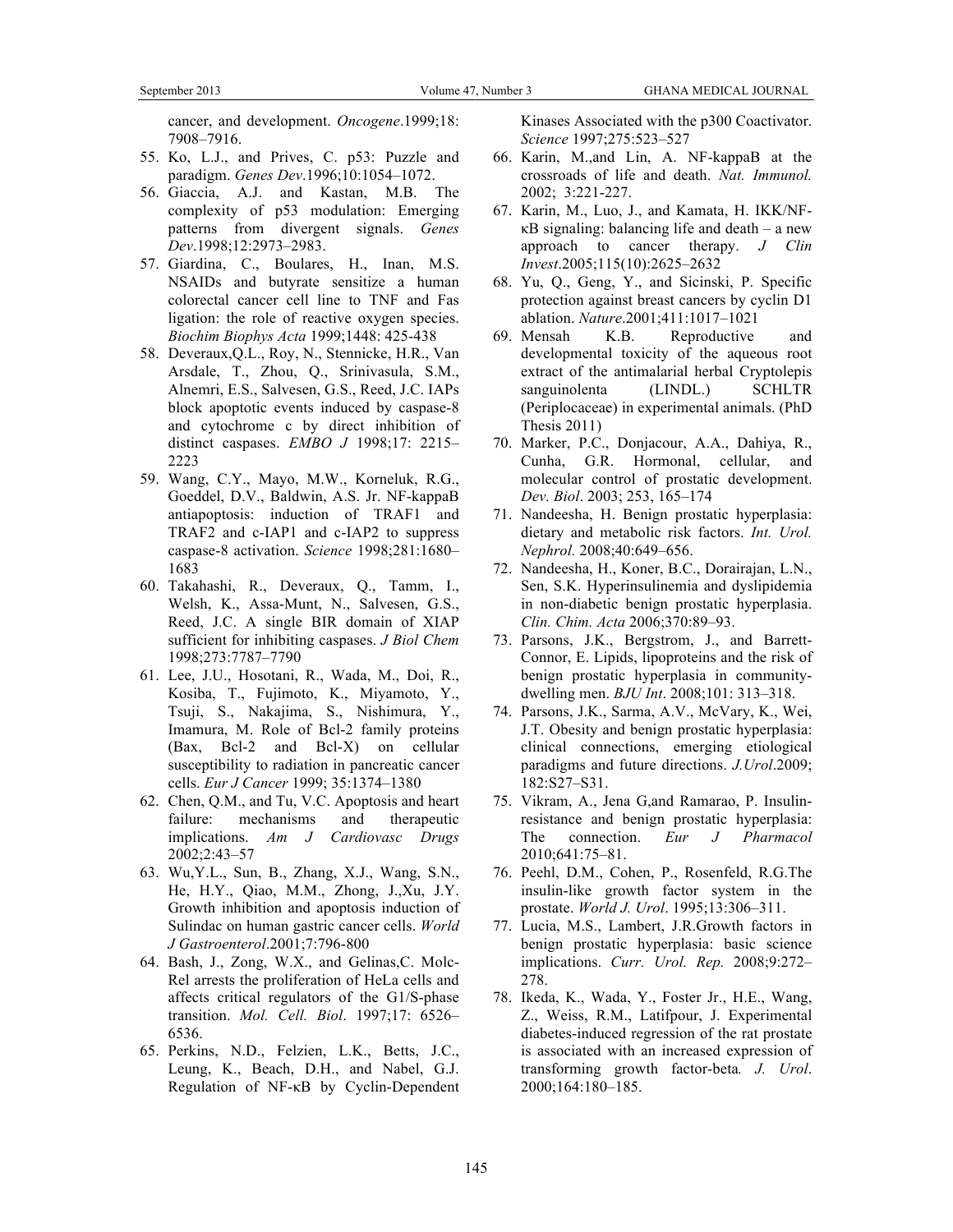- 79. Riccardi, G., Giacco, R., Rivellese, A.A. Dietary fat, insulin sensitivity and the metabolic syndrome. *Clin. Nutr*. 2004; 23:447–456.
- 80. Li, P.J., Zhang, X.H., Guo, L.J., Na, Y.Q. Correlation of benign prostatic hyperplasia with hyperlipemia. *Zhonghua Wai Ke Za Zhi* 2005;43:387–389
- 81. 81. Luo, J., Fort, D.M., Carlson, T.J., Noemesi, B.K., Nii-Amon-Kotei, D., King, S.R., Tsai, J., Quan, J., Hobensack, C., Lapresca, P.*, et al.* Cryptolepis sanguinolenta:an ethnobotanical approach to drug discovery and the isolation of a potentially useful new antihyperglycaemic agent. *Diabet Med* 1998 15: 367-374.
- 82. Werner, H., and LeRoith, D. The role of the insulin-growth factor system in human cancer. *Adv. Cancer Res*.1996;68: 183–222
- 83. Humbel, R. E. Insulin-like growth factors I and II*. Eur. J. Biochem*. 1990;190: 445–462.
- 84. Tanno, S., Tanno, S., Mitsuuchi, Y., Altomare, D.A., Xiao, G.H., and Testa, J.R.Akt activation up-regulates insulin-like growth factor I receptor expression and promotes invasiveness of human pancreatic cancer cells. *Cancer Res.*2001;61: 589–59.
- 85. Matias-Guiu, Dolcet, X., Llobet, D., Pallares, J. NF-kB in development and progression of human cancer. *Virchows Arch*. 2005;446: 475–482
- 86. Panka, D.J., Mano, T., Suhara, T., Walsh, K., Mier, J.W. Phosphatidylinositol 3-kinase/Akt activity regulates c-FLIP expression in tumor cells. *J Biol Chem*. 2001; 276:6893–6896
- 87. Bullani, R.R., Huard, B., Viard-Leveugle, I., Byers, H.R., Irmler, M., Saurat, J.H, Tschopp, J., French, L.E.Selective expression of FLIP in malignant melanocytic skin lesions. *J Invest Dermatol* 2001;117:360–364
- 88. Olsson, A, Diaz, T., Aguilar-Santelises, M., Osterborg, A., Celsing, F., Jondal, M., Osorio, L.M. Sensitization to TRAIL induced apoptosis and modulation of FLICE-inhibitory protein in B chronic lymphocytic leukemia by actinomycin D. *Leukemia* 2001;15:1868–18
- 89. Shen, H.M. and Tergaonkar,V. NFkappaB signaling in carcinogenesis and as a potential molecular target for cancer therapy. *Apoptosis* 2009;14:348–363.
- 90. Cimanga, K., De Bruyne, T., Pieters, L., Vlietinck, A.J., Turger, C.A. In vitro and in vivo antiplasmodial activity of cryptolepine and related alkaloids from Cryptolepis sanguinolenta. *J Nat Prod* 1997; 60:688-691
- 91. Kirby, G.C., Paine, A., Warhurst, D.C., Noamesi, B.K., Phillipson, J.D. In vitro and in vivo antimalarial activity of cryptolepine, a plant-derived indoloquinoline. *Phytother Res* 1995; 9: 359-363
- 92. Baguley, B.C., and Ferguson, L.R. (1998. Mutagenic properties of topoisomerasetargeted drugs. *Biochim Biophys Acta* 1998; 1400: 213–222.
- 93. Fortune, J.M., and Osheroff, N. Topoisomerase II as a target for anticancer drugs: when enzymes stop being nice,. *Prog Nucleic Acid Res Mol Biol* 2000; 64: 221–253.
- 94. Kaufmann, S.H. Cell death induced by topoisomerase-targeted drugs: more questions than answers. *Biochim Biophys Acta* 1998; 1400: 195–211.
- 95. Wilstermann, A.M., and Osheroff, N. Stabilization of eukaryotic topoisomerase II– DNA cleavage complexes. *Curr Top MedChem* 2003; 3: 1349–1364.
- 96. Walker, J.V., and Nitiss, J.L. DNA topoisomerase II as a target for cancer chemotherapy. *Cancer Invest* 2002; 20: 570– 589.
- 97. Nguyen, T., Brunson, D., Crespi, C L., Penman, B W., Wishnok, J. S,. Tannenbaum, S. R. DNA damage and mutation in human cells exposed to nitric oxide in vitro. *Proc. Natl. Acad. Sci. U.S.A.*1992; 89: 3030–3034
- 98. Ohshima, H., & Bartsch, H. Chronic infections and inflammatory processes as cancer risk factors: possible role of nitric oxide in carcinogenesis, *Mutat. Res*.1994; 305 : 253–264
- 99. Wink, D., Vodovotz, Y., Laval, J., Laval, F., Dewhirst, M. W., Mitchell, J. B. The multifaceted roles of nitric oxide in cancer*, Carcinogenesis* 1998;19: 711–721
- 100.Zhuang, J. C., Lin, C., Wogan, G. N. Mutagenesis associated with nitric oxide production in macrophages, *Proc. Natl. Acad. Sci.* U.S.A.1998;95 : 8286–8291.
- 101.Maeda, H., & Akaike, T. Nitric oxide and oxygen radicals in infection, inflammation, and cancer*, Biochemistry* 1998; 63 :854–865
- 102.Bugyei, K.A., Boye, G.L., and.Addy, M.E. Clinical efficacy of a tea-bag formulation of *Cryptolepis sanguinolenta* root in the treatment of acute uncomplicated falciparum malaria. *Gh. Med. J*. 2010;1(44): 3-9
- 103.Ansah, C., Mfoafo, E.A., Woode, E., Opoku-Okrah, C., Owiredu, W.K.B.A, and Duwiejua, M. Toxicological evaluation of the antimalarialherb *Cryptolepis sanguinolenta* in